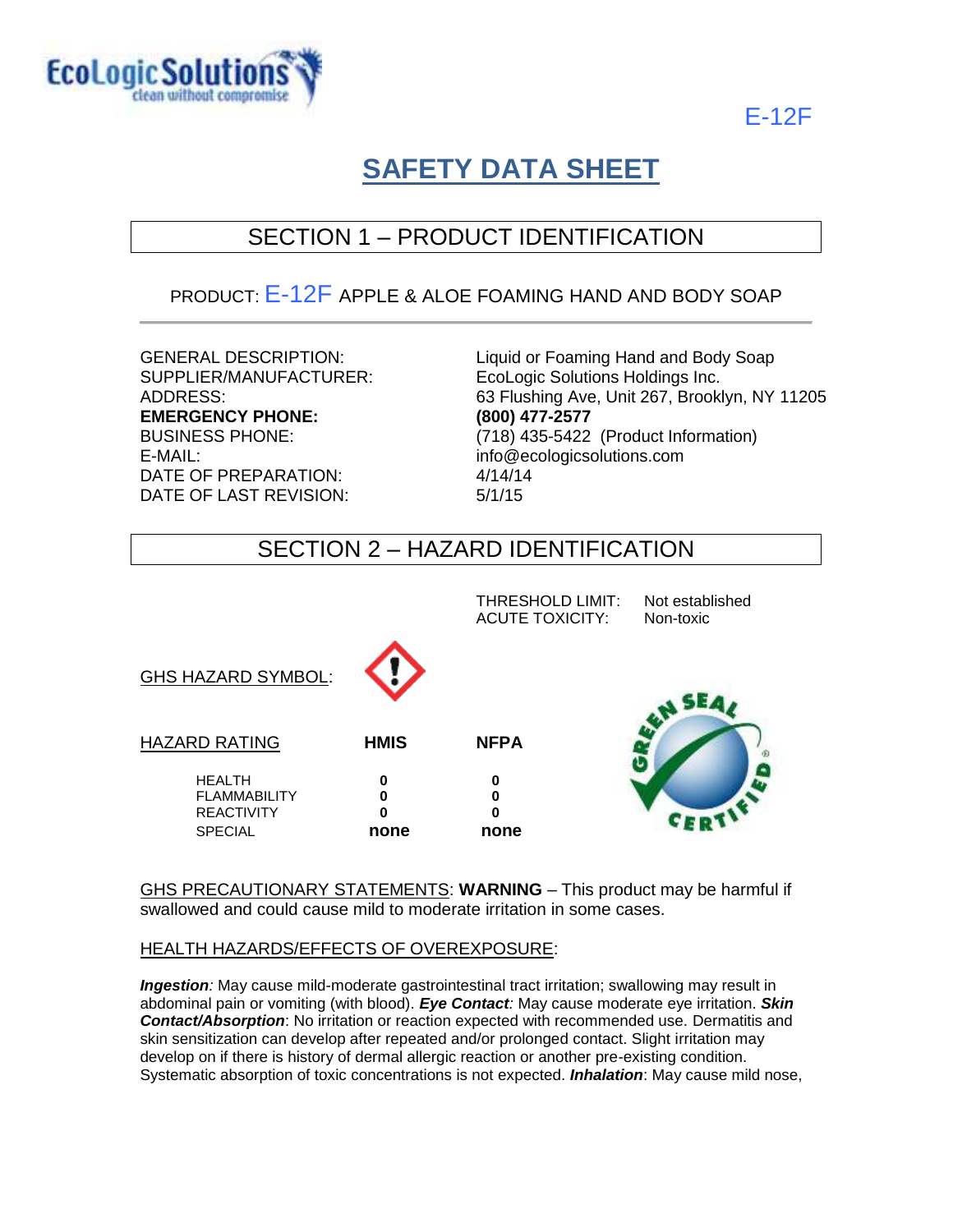

E-12F

throat and respiratory tract irritation. *Preexisting conditions:* Overexposure may aggravate/irritate preexisting medical conditions

### SECTION 3 – COMPOSITION AND INFORMATION ON INGREDIENTS

| Components                     | CAS#       | % by Weight |
|--------------------------------|------------|-------------|
| Decyl Glucoside                | 68515-73-1 | $15 - 20$   |
| Aloe Vera                      | 8001-97-6  | $0 - 5$     |
| Sodium Benzoate                | 532-32-1   | $0 - 2$     |
| Sodium Lauroyl Sarcosinate     | 137-16-6   | $0 - 2$     |
| Cocomidopropyl Betaine         | 61789-40-0 | $0 - 2$     |
| Natural Apple Aromatic Extract |            | 1>          |
| Deionized Water                |            | to 100%     |

### SECTION 4 - FIRST AID MEASURES

### **EMERGENCY FIRST AID PROCEDURES:**

*INGESTION*: Do not give liquids if victim is unconscious or very drowsy. Otherwise, give no more than two glasses of water and induce vomiting by giving 30cc (2 tablespoons) Syrup of Ipecac\*\*. If Ipecac is unavailable, give two glasses of water and induce vomiting by touching finger to back of victim's throat. Keep victim's head below hips while vomiting. **Get medical attention**.

*INHALATION*: Remove to fresh air and provide oxygen if breathing is difficult. Get medical attention. *EYE CONTACT*: Immediately flush with plenty of water for at least 15 minutes while holding

eyelids open. Get medical attention.

*SKIN CONTACT*: If irritation occurs remove contaminated clothing and footwear. Wash off skin with plenty of water. Wash clothing and footwear before reuse. Get medical attention if irritation persists.

#### **ALWAYS SEEK MEDICAL ATTENTION IF NECESSARY IN AN EMERGENCY 24-HR MEDICAL EMERGENCY PHONE: 1.800.477.2577**

*\*\*NOTE TO PHYSICIAN*: *If victim is a child, give no more than 1 glass of water and 15cc (1 tablespoon) syrup of Ipecac. If symptoms such as loss of gag reflex, convulsions or unconsciousness occur before emesis, gastric lavage should be considered following incubation with a cuffed endotracheal tube*.

### SECTION 5 – FIRE FIGHTING MEASURES

**FLASH POINT**: None/Nonflammable- This product is not considered a fire hazard, nor will it support combustion.

**EXTINGUISHING MEDIA:** Use standard firefighting measures to extinguish fires involving this material (water spray, dry chemicals or foam).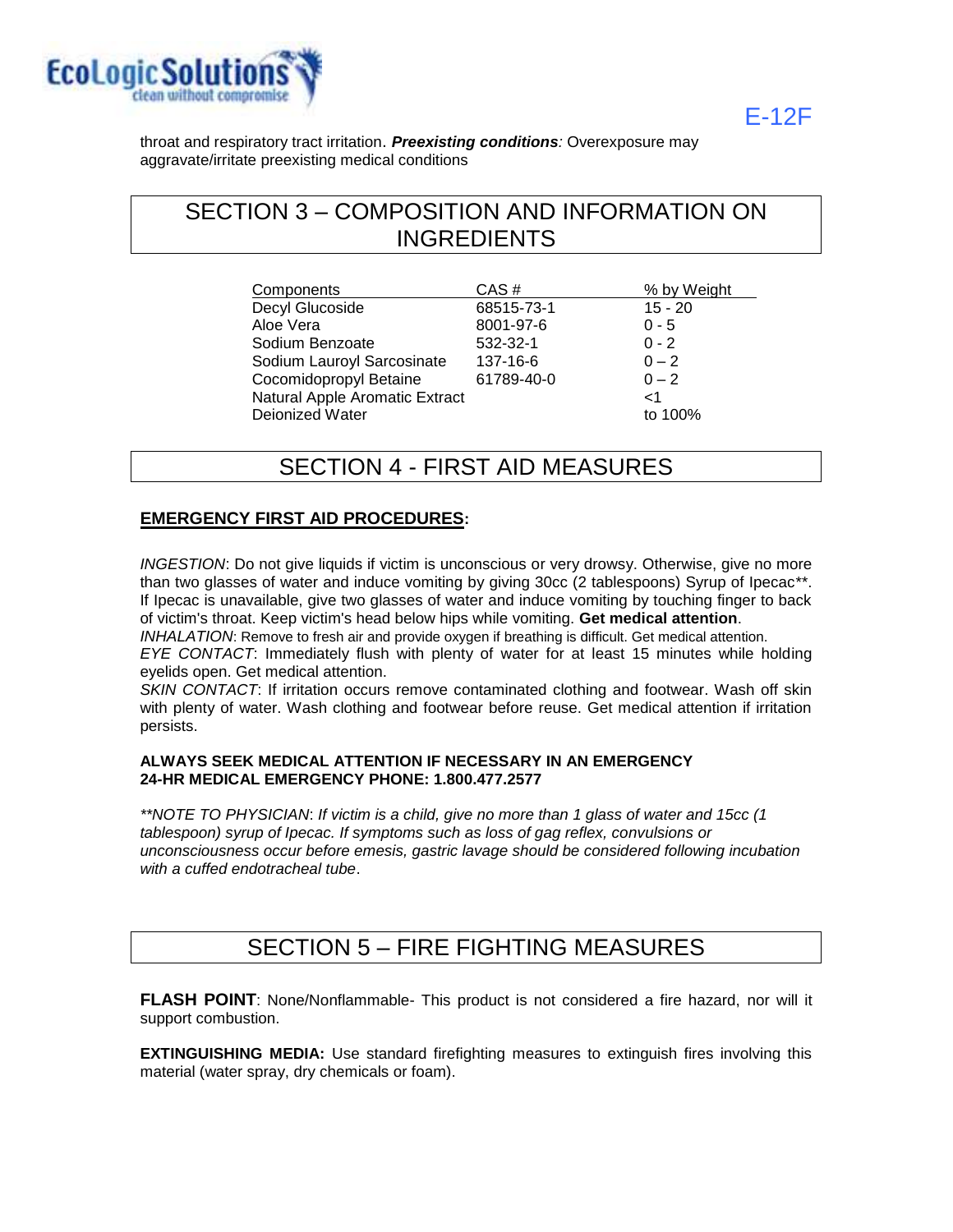

### E-12F

### SECTION 6 – ACCIDENTAL RELEASE MEASURES

**SPILL/RELEASE PROCEDURES:** Where possible flush down drain to waste treatment sewer; otherwise on small spills, use chemical absorbent and sweep up. For large spills, contain and collect.

**WASTE DISPOSAL PROCEDURES**: Dispose of this product or its residues in accordance with all local, state and federal requirements.

### SECTION 7 – HANDLING AND STORAGE

### **Keep out of reach of children. Avoid eye and prolonged skin contact.**

### SECTION 8 – EXPOSURE CONTROLS AND PERSONAL PROTECTION

**VENTILATION AND ENGINEERING CONTROLS:** Use with adequate ventilation to ensure exposure levels are maintained below the threshold limits provided above, *if applicable.*

**RESPIRATORY PROTECTION:** Maintain airborne contaminant concentrations below guidelines listed above, if applicable.

No protective equipment is required for normal use, though a face-mask or other appropriate measures may be taken as need determines/to prevent aggravating a pre-existing condition.

**EYE PROTECTION:** No protective equipment is required for normal use, though safety glasses or chemical goggles may be worn as need determines/to prevent aggravating a preexisting condition

**HAND PROTECTION:** No protective equipment is required for normal use, though gloves may be worn as need determines/prevent aggravating a pre-existing condition.

**BODY PROTECTION:** No protective equipment is required for normal use

### SECTION 9- PHYSICAL AND CHEMICAL PROPERTIES

BOILING RANGE: 100°C SPECIFIC GRAVITY: (Water = 1)  $1.10 \pm .02$ VAPOR PRESSURE AT 20C: (MM of HG) Equivalent to water VAPOR DENSITY: (Air = 1) Equivalent to water SOLUBILITY IN WATER: Infinite SOLUBILITY IN SOLVENT: The Moderate Moderate EVAPORATION RATE: Example of the Equivalent to water APPEARANCE (Liquid): Clear Viscous liquid APPEARANCE (Foaming): Clear Water Thin liquid ODOR: Nild Soap pH RANGE: VOC:

 $6.5 - 7.5$  $< 0.5\%$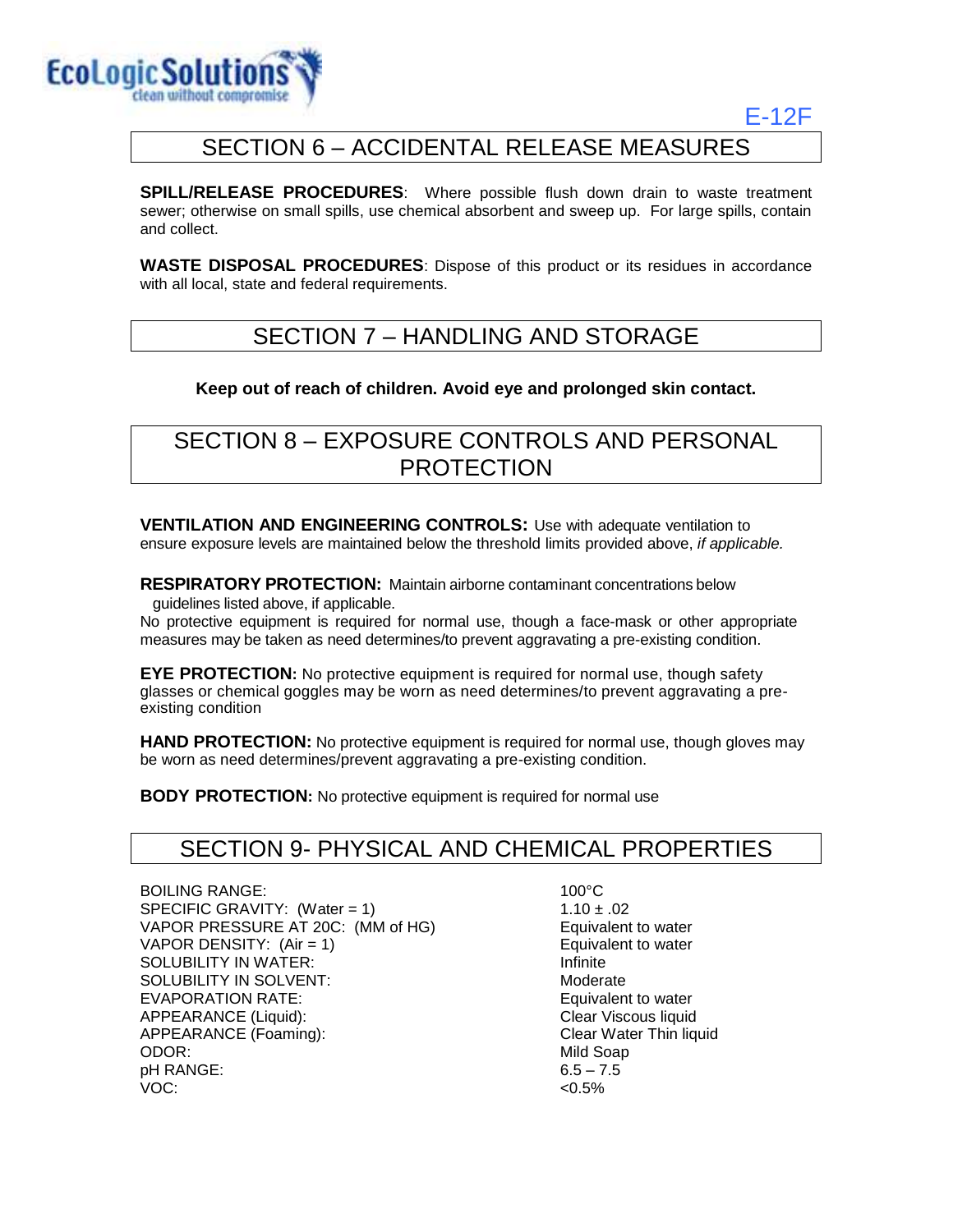



### SECTION 10- STABILITY AND REACTIVITY

**CONDITIONS TO AVOID**: None known **INCOMPATIBILITY WITH OTHER MATERIALS**: None known **HAZARDOUS DECOMPOSITION MATERIALS**: None known **HAZARDOUS POLYMERIZATION**: Will not occur **STABILITY**: Stable under normal conditions

# SECTION 11- TOXICOLOGICAL INFORMATION

**Oral Toxicity:** This product is non-toxic based upon current information available to EcoLogic Solutions and provided by all ingredient manufacturers. **This product contains no ammonia**. **No PBTs:** This product contains none of the persistent, bioaccumulative and toxic chemicals **(PBT)** as listed by EPA: dioxins & furans, toxaphene, PCBs, Mirex, Mercury & compounds, Octachlorostyrene, alkyl-lead, DDT, Hexachlorobenzene, aldrin/dieldrin, benzo(a)pyrene and chlordane. **No Butyl:** Contains no 2-butoxyethanol (butyl). **No Endocrine Modifiers:** Based upon information provided by manufacturers of all ingredients used to manufacture this product, none of the ingredients used in this product contain APE, OPE, NPE or dibutyl phthalate. **No petroleum distillates**.

### SECTION 12 – ECOLOGICAL INFORMATION

The ingredients are readily biodegradable & non toxic to aquatic life. After this product's use, it will readily biodegrade in sewage systems and/or the environment. All ingredients are non-polluting. Contains no nonyl phenol ethoxylates or alkyphenol ethoxylates **(APE)**. This product contains no ozone-depleting chlorinated compounds as specified by the Montreal Protocol. This product contains no paradichlorobenzene 1,4 dioxane, sodium hypochlorite, NTA or sodium EDTA.

### SECTION 13- DISPOSAL CONSIDERATIONS

**Waste Disposal Information:** No special method. Observe all applicable Federal, State and Local regulations, rules and/or ordinances regarding disposal of non-hazardous materials. Discarded product is not a hazardous waste according to OSHA. This product is not considered a hazardous waste as per OSHA. Observe all applicable Federal, State and Local regulations, rules and/or ordinances regarding disposal of non-hazardous materials.

### SECTION 14 – TRANSPORT INFORMATION

**DOT EMERGENCY 24-HR: 1.800.477.2577 U.S. DOT Class:** Not Regulated **DOT Shipping Name:** Compound, Cleaning Liquid

### SECTION 15- REGULATORY INFORMATION

**SARA Title III Section 313 and 40 CFR Part 372 Notification:** See section 2. No ingredients in this product are currently listed as carcinogens by EPA or OSHA. All components of this product are listed or are excluded from listing on the U.S. Toxic Substances Control Act (TSCA) Chemical Substance Inventory.